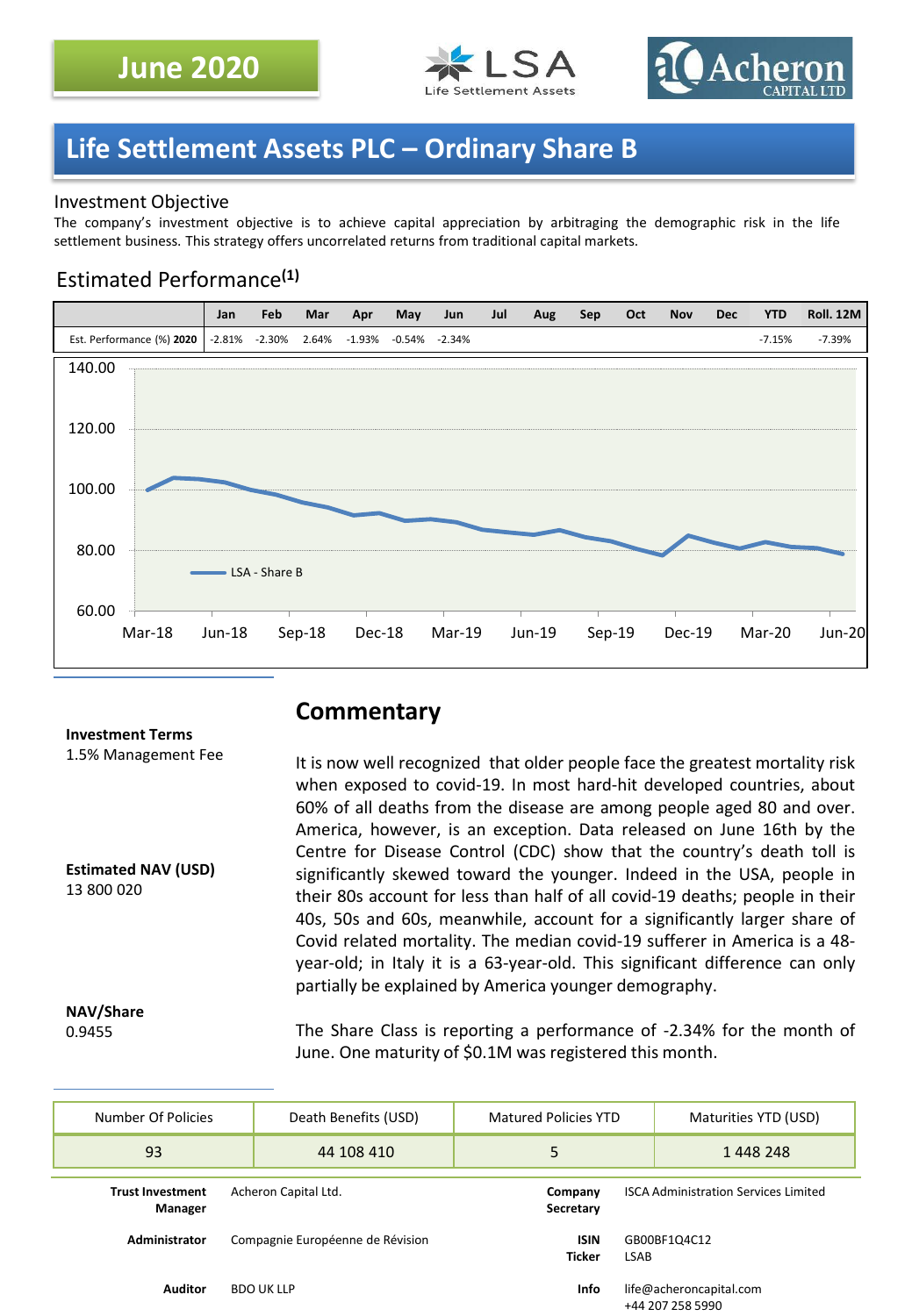## **June 2020**





**Distribution by Age(1)**



**Face Amount (\$USD)**













\* Capital and/or dividend payment(s)

(1) 4 policies are survivorship, adding up 4 insureds.

(2) Indicates the available face amount to LSA which is a fractional interest of initial face amount.

(3) Distribution by issue dates reflects the time since the life insurance policy was issued.

Source of Data: Acheron Capital Ltd unless otherwise stated.